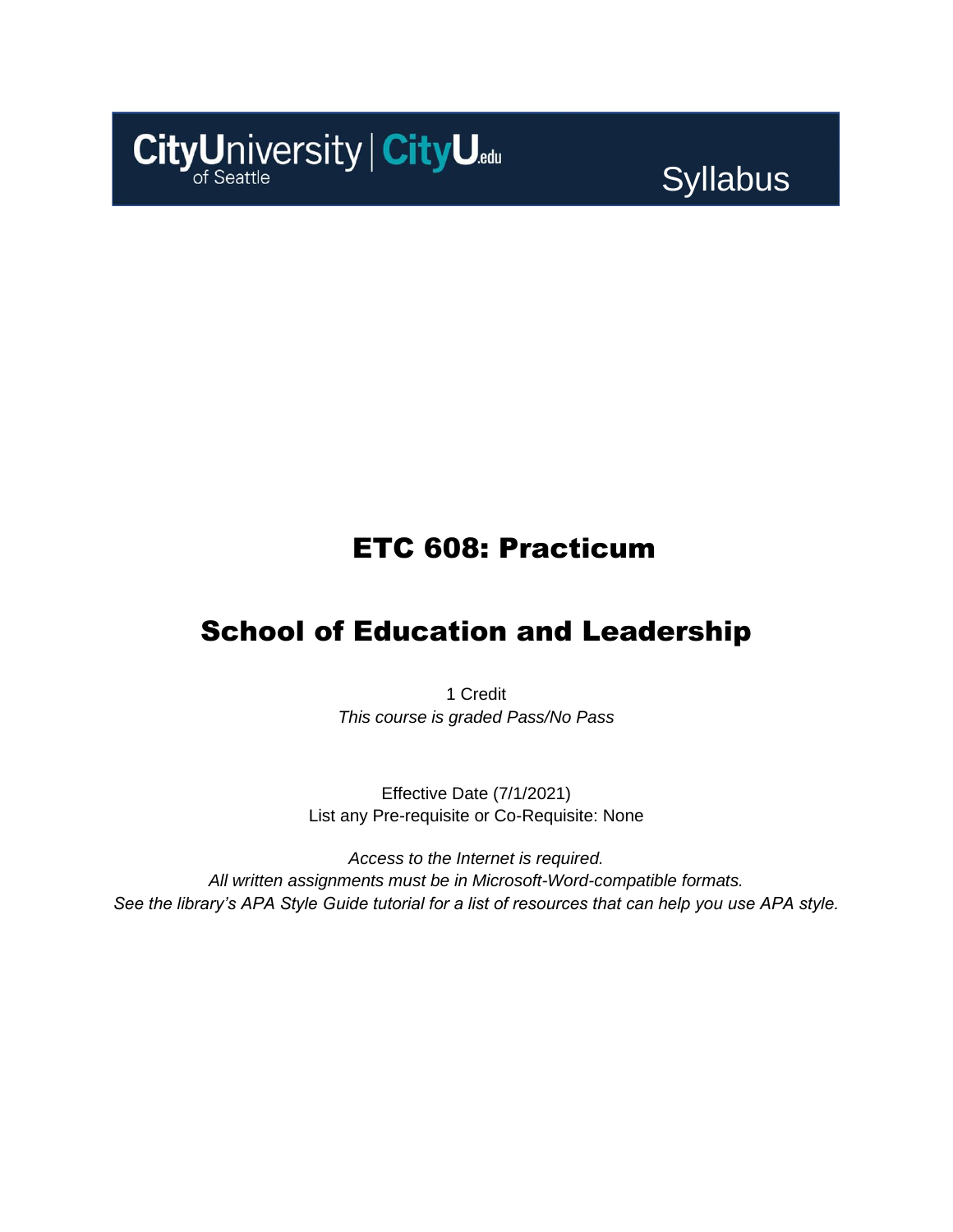# Faculty Information

Professional experience information for instructors is found under *Faculty Information* in the online course menu.

### Contact Information

Contact information for instructors is found under *Faculty Information* in the online course menu.

# Course Description

This course covers effective integration, instructional strategies and assessments of the specific endorsement content area. This course provides the field experience required to meet state clinical requirements.

### Course Resources

Required and recommended resources to complete coursework and assignments are found on the course [Reading List.](https://cityu.alma.exlibrisgroup.com/leganto/login?auth=SAML) The reading list can be found under *Course Information* in Blackboard as well as from the library homepage ("Find Your Textbook" button).

**Note**: Required resources that must be purchased by the student are tagged "Purchase from a vendor of your choosing." Required resources with a direct link, "Available through CityU Library", are available electronically at no cost to students.

Students in Canada may purchase course resources from the [Canada Bookstore,](https://www.cityubookstore.ca/index.asp) and students outside the U.S. and Canada should contact their advisor or textbook coordinator for additional information.

# Course Outcomes

This course will prepare students to:

• Demonstrate skill in assessment of student learning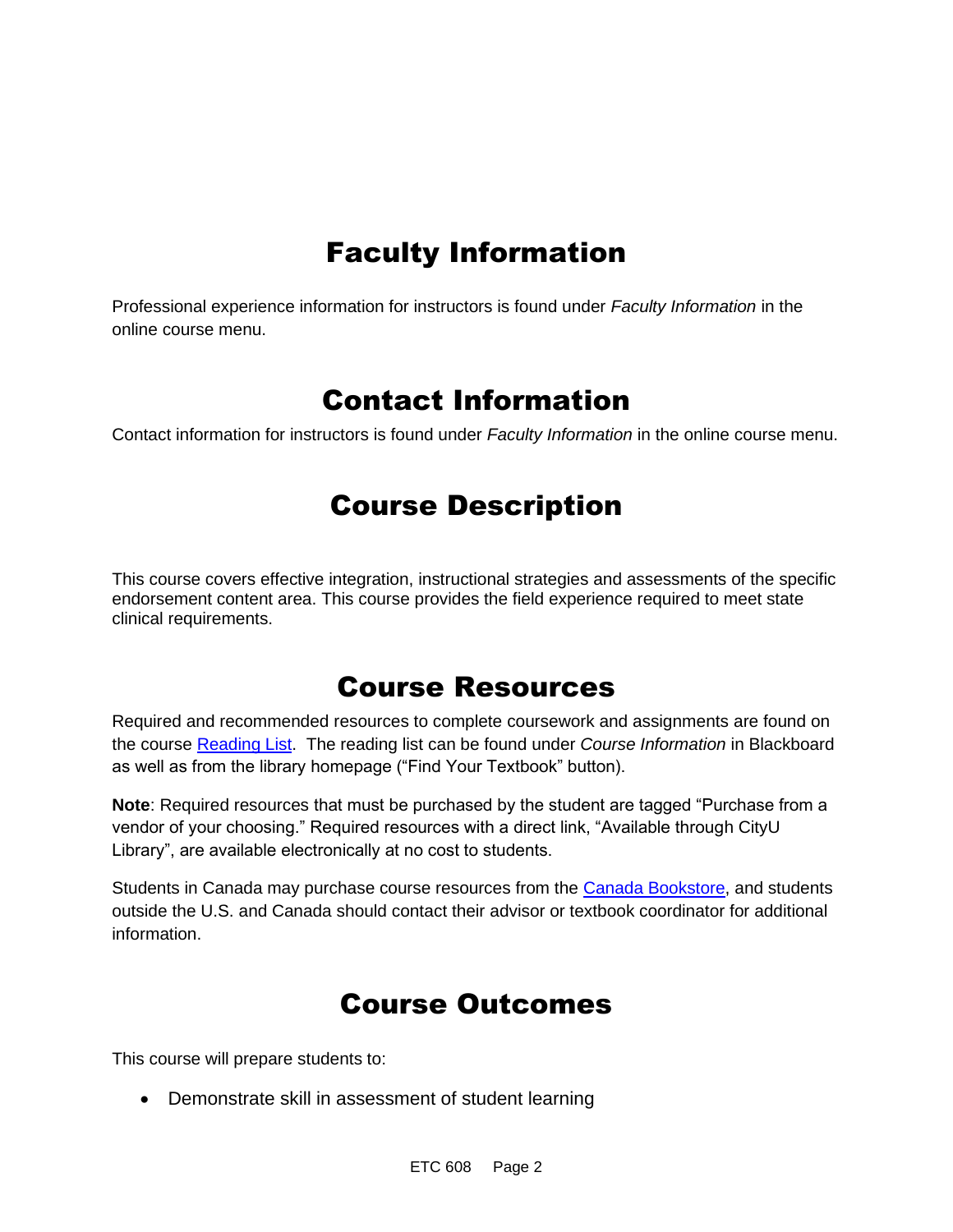- Exhibit essential dispositions of a professional educator
- Involve families and communities in student learning
- Demonstrate skill in engaging students in meaningful learning activities
- Demonstrate skill in planning for instruction
- Demonstrate positive impact on student learning

### Shared Agreements

Our primary commitment is to **build relationships** both with each other and within ourselves. We share a *collective goal* of becoming critically conscious educators who are prepared to serve all students in our classrooms. A positive learning experience relies on creating an atmosphere where space is held for *multiple truths* to coexist, and where we begin to *notice and name power dynamics* in our own group and also in the education system, its processes, and its policies. We acknowledge that differences among our identities, social backgrounds and experiences will influence our perspectives and those of others*.* We agree to *share our truths bravely*, to *acknowledge the humanity* of each other and ourselves, and to *look for learning* in ourselves and others.

*\*\*We agree to keep confidential all issues of a personal or professional nature that are discussed in class.\*\**

*\*\*adapted from Color Brave Spaces by Equity Matters (2021). [www.equitymattersnw.com](http://www.equitymattersnw.com/)*

# Grading Scale

The grades earned for the course will be calculated as a P or NP, as defined in the current University Catalog [\(https://www.cityu.edu/catalog/\)](https://www.cityu.edu/catalog/).

Grading rubrics with details on how each assignment will be graded are located under *Assignments* and/or in *My Grades* in the online course menu. Students should review the rubric for each assignment prior to completing their work in order to understand how it will be assessed.

# Course Assignments and Grading

#### Observation with Field Supervisor

Candidates will be observed at least once by a university field supervisor. This observation should be in the endorsement area sought for certification, and should include a lesson plan, observation of implementation of that lesson plan, and a debrief with the field supervisor to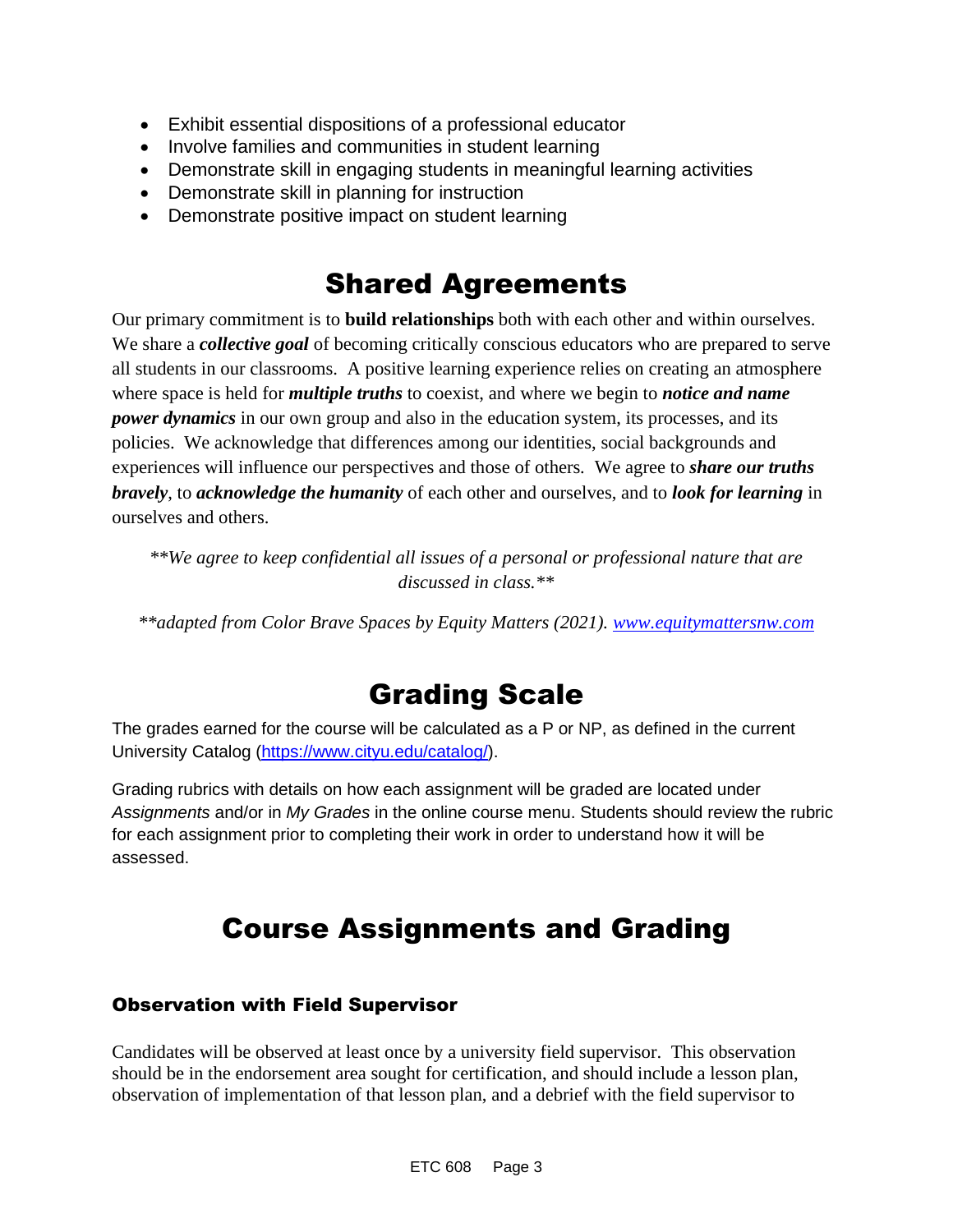engage in reflective analysis about planning, instruction, or assessment. The focus of these reflections will be to enhance candidate's ability to analyze and improve teaching practices in the endorsement area they seek.

### Hours Log

Candidates will complete an hours log representing the time spent in their field experience placement. Candidates should complete separate hours logs for each endorsement area.

#### Instructor Determined Assignments (if applicable)

The instructor may add additional assignments and/or make alterations to meet changes in program, state, and/or district guidelines for teacher candidates. Any additions or adaptations will be noted in the blackboard shell. Candidates should participate and engage in all classwork, including required assignments, class discussions, activities, and instructor-determined assignments. Candidates should work to meet essential dispositions criteria not only in the field, but also in their coursework, whether online or in person.

### Participation, Engagement, and Essential Dispositions

Candidates should participate and engage in all classwork, including required assignments, class discussions, activities, and instructor-determined assignments. Candidates should work to meet essential dispositions criteria not only in the field, but also in their coursework, whether online or in person.

# Course Policies

#### **Participation**

Participation will be graded based on engagement in class discussions and activities (both online and mixed modes). Online-only courses will be determined via active engagement in weekly discussion boards or other interactive opportunities provided by the instructor. Mixed mode courses will be determined based on presence in class and engagement with content and peers both within and outside of face-to-face class sessions.

# University Policies

You are responsible for understanding and adhering to all of City University of Seattle's academic policies. The most current versions of these policies can be found in the University Catalog that is linked from the CityU Web site.

#### Antidiscrimination

City University of Seattle and its staff and faculty are committed to supporting our students. We value equity, diversity, and inclusion as a way of life as well as the educational opportunities it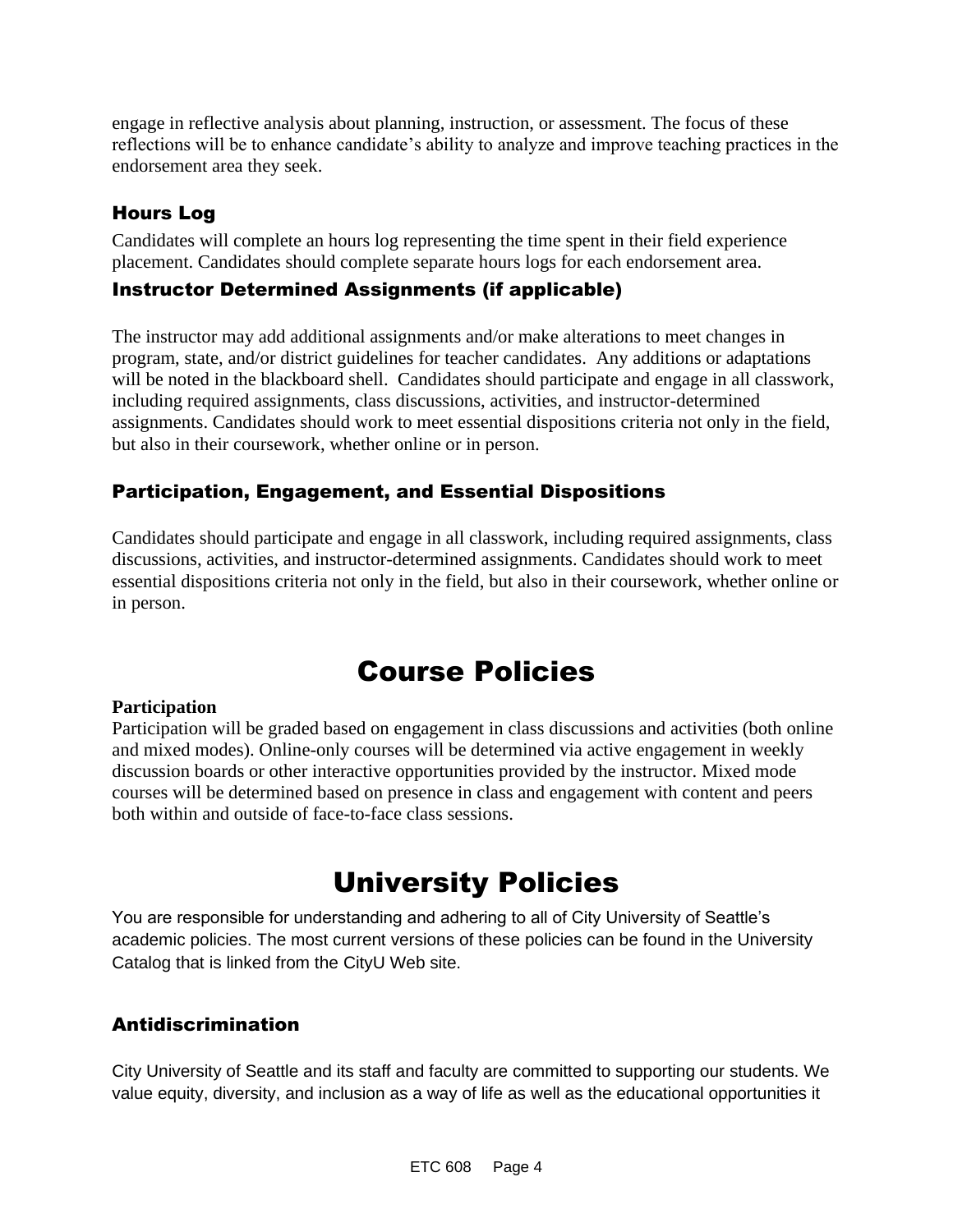provides. City U will not tolerate any form of discrimination based on race, color, ethnicity, sexual orientation, gender identification, socioeconomic status, or religious values. If you have experienced any discrimination based on any of the above, we encourage you to report this to the University. Please report this to your instructor. If you do not feel safe reporting this to your instructor, please report to the Provost or to the Vice President of Student Affairs.

#### Non-Discrimination & Prohibition of Sexual Misconduct

City University of Seattle adheres to all federal, state, and local civil rights laws prohibiting discrimination in employment and education. The University is committed to ensuring that the education environment is bounded by standards of mutual respect and safety and is free from discriminatory practices.

In the U.S., the University is required by Title IX of the Education Amendments of 1972 to ensure that all of its education programs and activities do not discriminate on the basis of sex/gender. Sex includes sex, sex stereotypes, gender identity, gender expression, sexual orientation, and pregnancy or parenting status. Sexual harassment, sexual assault, dating and domestic violence, and stalking are forms of sex discrimination, which are prohibited under Title IX and by City University of Seattle policy. City University of Seattle also prohibits retaliation against any person opposing discrimination or participating in any discrimination investigation or complaint process internal or external to the institution. Questions regarding Title IX, including its application and/or concerns about noncompliance, should be directed to the Title IX Coordinator. For a complete copy of the policy or for more information, visit [https://my.cityu.edu/titleix](https://nam11.safelinks.protection.outlook.com/?url=https%3A%2F%2Fmy.cityu.edu%2Ftitleix&data=04%7C01%7Claker%40cityu.edu%7Cbc558c70c10340dbaa2408d9172365a0%7Cb3fa96d9f5154662add763d854e39e63%7C1%7C0%7C637566263054321964%7CUnknown%7CTWFpbGZsb3d8eyJWIjoiMC4wLjAwMDAiLCJQIjoiV2luMzIiLCJBTiI6Ik1haWwiLCJXVCI6Mn0%3D%7C1000&sdata=GX0hgfxN2OMKFTKjD04gqvwwyU44mfnCmEdCtsEzab0%3D&reserved=0) or contact the Title IX Coordinator.

In Canada, in compliance with the British Columbia Human Rights Code, the Alberta Human Rights Act, WorksafeBC, and the Workers' Compensation Board of Alberta, the University believes that its environment should at all times be supportive and respectful of the dignity and self-esteem of individuals. Discrimination, harassment and bullying conduct, whether through person-to-person behaviour or via electronic communications such as email or social media is not acceptable and will not be tolerated. As an educational institution, it is our responsibility to cultivate an environment of excellence, equity, mutual respect and to recognize the value and potential of every individual. The University will take all necessary steps to meet or exceed the requirements of the law to prevent discrimination, harassment and bullying. The Respectful Workplace Policy for the prevention of discrimination, harassment and bullying policy and procedure can be found at [https://www.cityu.edu/discover-cityu/about-cityu/](https://nam11.safelinks.protection.outlook.com/?url=https%3A%2F%2Fwww.cityu.edu%2Fdiscover-cityu%2Fabout-cityu%2F&data=04%7C01%7Claker%40cityu.edu%7Cbc558c70c10340dbaa2408d9172365a0%7Cb3fa96d9f5154662add763d854e39e63%7C1%7C0%7C637566263054331957%7CUnknown%7CTWFpbGZsb3d8eyJWIjoiMC4wLjAwMDAiLCJQIjoiV2luMzIiLCJBTiI6Ik1haWwiLCJXVCI6Mn0%3D%7C1000&sdata=7Q6QoqwuNLfeOJPewViWSeIwRIBy%2BoqDOiP8xSHYm78%3D&reserved=0) under the Policies section or at [https://www.cityuniversity.ca/about/](https://nam11.safelinks.protection.outlook.com/?url=https%3A%2F%2Fwww.cityuniversity.ca%2Fabout%2F&data=04%7C01%7Claker%40cityu.edu%7Cbc558c70c10340dbaa2408d9172365a0%7Cb3fa96d9f5154662add763d854e39e63%7C1%7C0%7C637566263054331957%7CUnknown%7CTWFpbGZsb3d8eyJWIjoiMC4wLjAwMDAiLCJQIjoiV2luMzIiLCJBTiI6Ik1haWwiLCJXVCI6Mn0%3D%7C1000&sdata=TX6bXEiU0CC6hC1mrTnKpuJywbR06qAj7RMu8QC4RUA%3D&reserved=0) .

### Religious Accommodations

City University of Seattle has a policy for accommodation of student absences or significant hardship due to reasons of faith or conscience, or for organized religious activities. The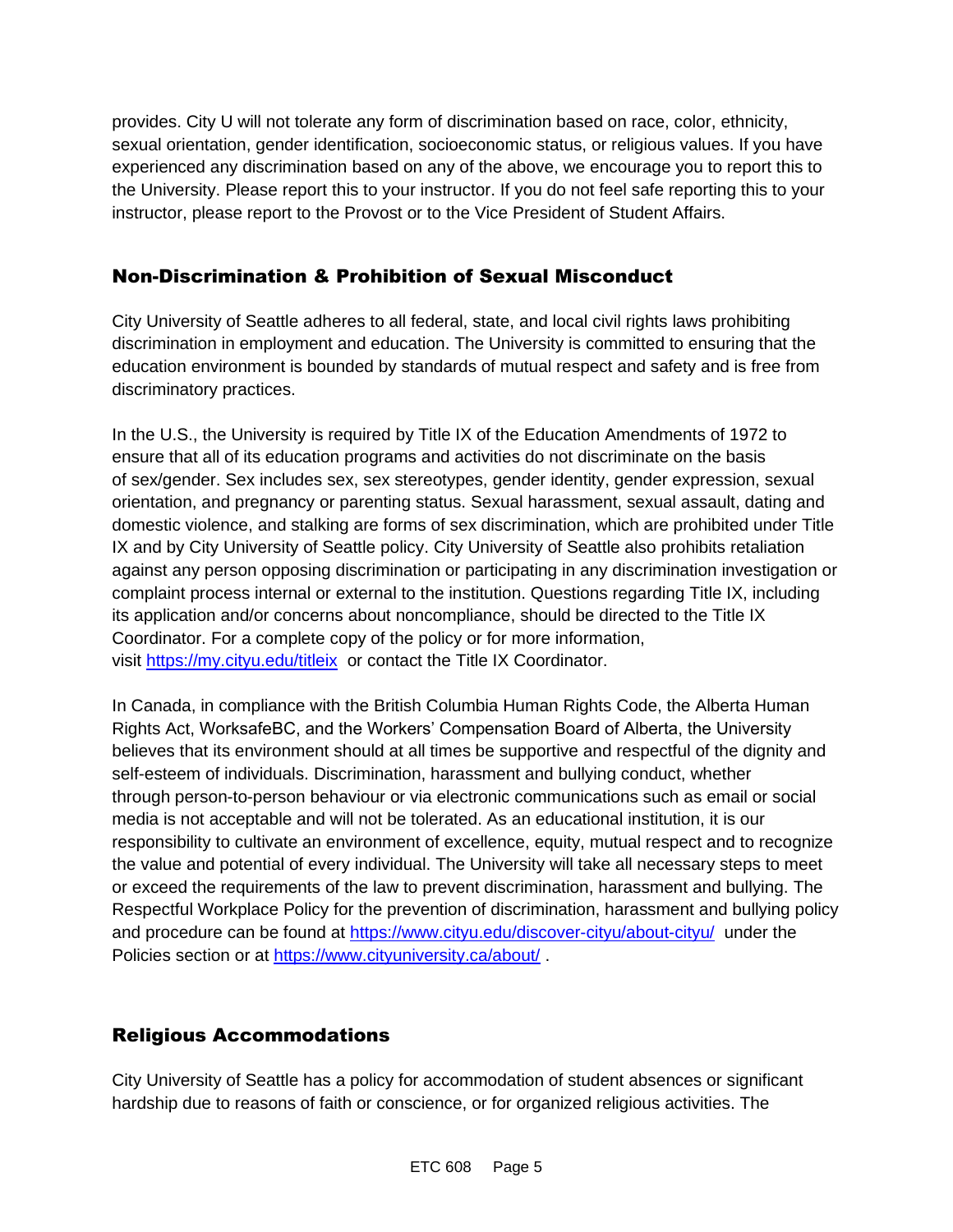University's policy, including more information about how to request an accommodation, is available in the University Catalog and on the my.cityu.edu student portal. Accommodations must be requested by the 20% mark of this course (e.g. day 14 of a ten-week course, day 7 of a 5-week course) using the Religious Accommodations Request Form found on the student dashboard in the my.cityu.edu student portal.

#### Academic Integrity

Academic integrity in students requires the pursuit of scholarly activity that is free from fraud, deception and unauthorized collaboration with other individuals. Students are responsible for understanding CityU's policy on academic integrity and adhering to its standards in meeting all course requirements. A complete copy of this policy can be found in the [University Catalog](https://nam11.safelinks.protection.outlook.com/?url=http%3A%2F%2Fwww.cityu.edu%2Fcatalog%2F&data=04%7C01%7Claker%40cityu.edu%7Cbc558c70c10340dbaa2408d9172365a0%7Cb3fa96d9f5154662add763d854e39e63%7C1%7C0%7C637566263054341952%7CUnknown%7CTWFpbGZsb3d8eyJWIjoiMC4wLjAwMDAiLCJQIjoiV2luMzIiLCJBTiI6Ik1haWwiLCJXVCI6Mn0%3D%7C1000&sdata=aL6fsSyLtVzJgdrlE9PtZXb%2F3H6wCdrvPcw4zOoEYTI%3D&reserved=0) in the section titled *Academic Integrity Policy* under *Student Rights & Responsibilities*.

#### Attendance

Students taking courses in any format at the University are expected to be diligent in their studies and to attend class regularly. Regular class attendance is important in achieving learning outcomes in the course and may be a valid consideration in determining the final grade. For classes where a physical presence is required, a student has attended if they are present at any time during the class session. For online classes, a student has attended if they have posted or submitted an assignment. A complete copy of this policy can be found in the [University Catalog](https://nam11.safelinks.protection.outlook.com/?url=http%3A%2F%2Fwww.cityu.edu%2Fcatalog%2F&data=04%7C01%7Claker%40cityu.edu%7Cbc558c70c10340dbaa2408d9172365a0%7Cb3fa96d9f5154662add763d854e39e63%7C1%7C0%7C637566263054341952%7CUnknown%7CTWFpbGZsb3d8eyJWIjoiMC4wLjAwMDAiLCJQIjoiV2luMzIiLCJBTiI6Ik1haWwiLCJXVCI6Mn0%3D%7C1000&sdata=aL6fsSyLtVzJgdrlE9PtZXb%2F3H6wCdrvPcw4zOoEYTI%3D&reserved=0) in the section titled *Attendance* under *Student Rights & Responsibilities*.

#### Final Assignments Due Date

Final assignments for each class at CityU must be due on or before the final date of the course as indicated in the university's course information system. Due dates that extend beyond the final date of the course may negatively impact tuition funding for students.

# Support Services

#### Disability Services Accommodations Statement